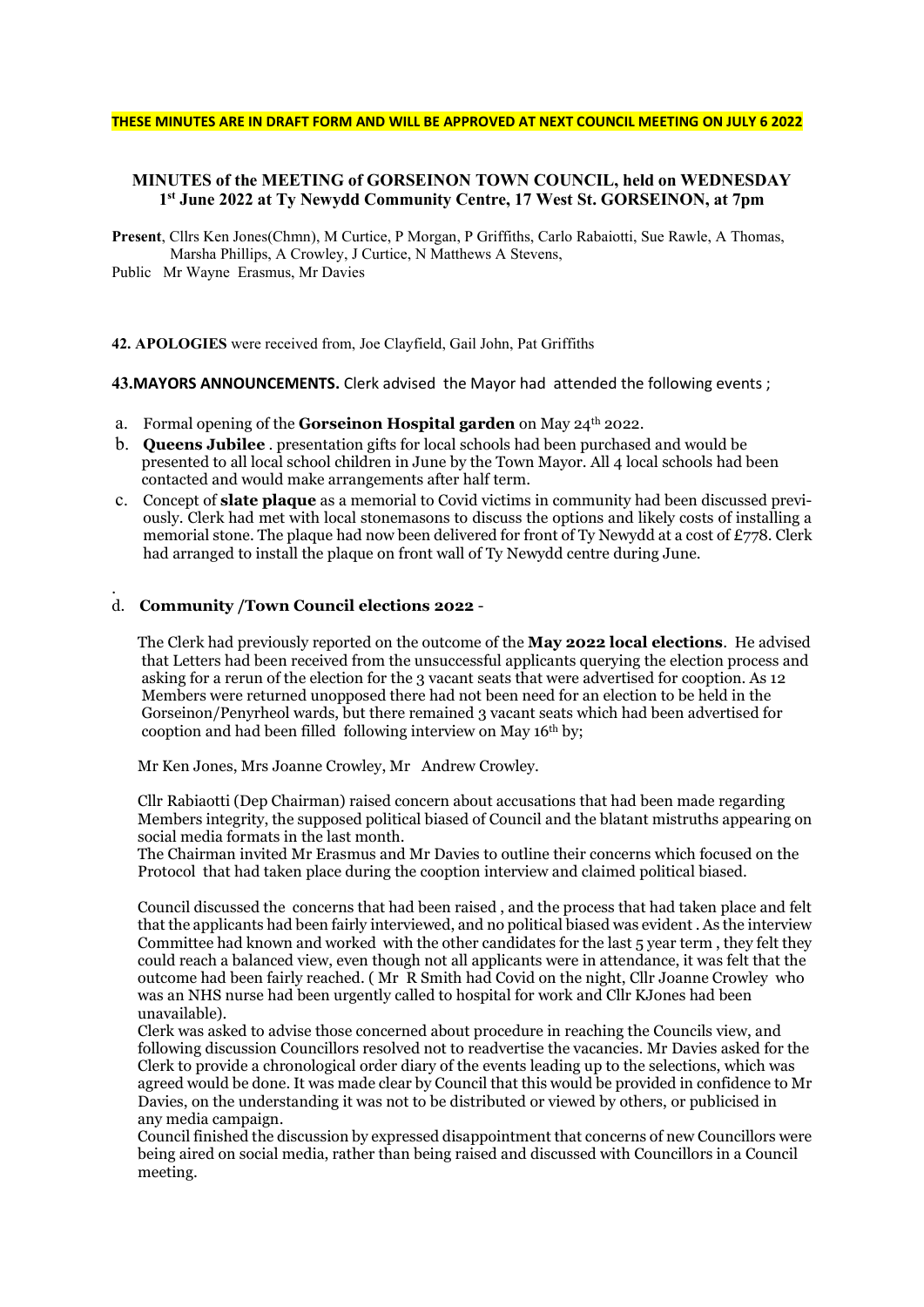- 44. POLICE MEETING. The Police were not represented at the meeting, and no crime figures had been forwarded for April or May 2022. Cllr A Crowley asked in future if comparative figures could be provided over 12 months of crime figures to see how trends were going.
- 45. PUBLIC Mr Wayne Arasmus and Mr Davies (Plaid Cymru treasurer) attended and Chairman gave them the opportunity to ask questions of the Council. Their comments were listed in Min 43 above regarding the recent cooption protocol. Council agreed that Clerk would forward the requested information.

## 46. APPROVAL OF MINUTES

 Prior to minutes being approved Cllr C Rabiaotti (Dep Chair) sought clarification on the following points.

- a.He wanted it confirmed that when sub committees meet, the outcome of the meeting has to be referred back to the following Full Council meeting for approval/amendment and actioning. This was confirmed that it is already part of Council Standing Orders as currently approved, and was the way committees/sub committees should operate.
- b. Following approval at AGM May 18 a youth Council had been reaffirmed. It was clarified that it was appropriate that only one person, namely Cllr Carlo Rabiaotti as Deputy Chairman, should be tasked with meeting the pupils at Penyrheol Comprehensive. It was considered this would lead to better interaction with youth Council reps at the school rather than a large group turning up.
- c.At the AGM there had been a proposal regarding a Youtube channel being established. Members discussed this option and unanimously felt that there was no place for a Youtube channel being set up, as there was great scope for it being abused and wrongly used by individuals. Members felt that social interaction with the local community would be via Council website and Council Facebook via a controller. They would look at the option of a paid person the oversee the input into these media formats in future.

The 2 point raised above were put to Members and unanimously agreed to be implemented in future.

- d. The Clerk presented the 11<sup>th</sup> May 2022 minutes (which had been distributed previously) for approval. They were approved with no amendment. (Prop by J Curtice, sec Cllr S Rawle).
- e. The Clerk presented the 16<sup>th</sup> May 2022 minutes (which had been distributed previously) for approval. They were approved with no amendment. (Prop by M Curtice sec A Thomas,).
- f. The Clerk presented the  $18<sup>th</sup>$  May 2022 AGM minutes (which had been distributed previously) for approval. They were approved with no amendment. (Prop by C Rabiaotti, sec Cllr J Curtice).

## 47. MEMBER REPORTS on Local Matters from Town and County Councillors

- a.Clerk reported on the arranged funding of presentations to youth club re knife crime/violence in community. Former Mayor had approved cost of  $E250$  for a seminar for local youth on dangers of knife crime. Former Cllr K Roberts had liaised with PCSOs regarding the presentations.
- b. Cllr Jan Curtice advised that County Members were currently undergoing training post election. She advised with pride that she had been selected as Presiding Member of Swansea Council and was duly congratulated. She reported on the great turnout at the Pop up café event at New Lodge today.
- c.Cllr J Crowley asked for missing dog baskets to be replaced on GowerView road. Cllr Stevens advised that Swansea Council were replacing all bins with new multi purpose bins shortly.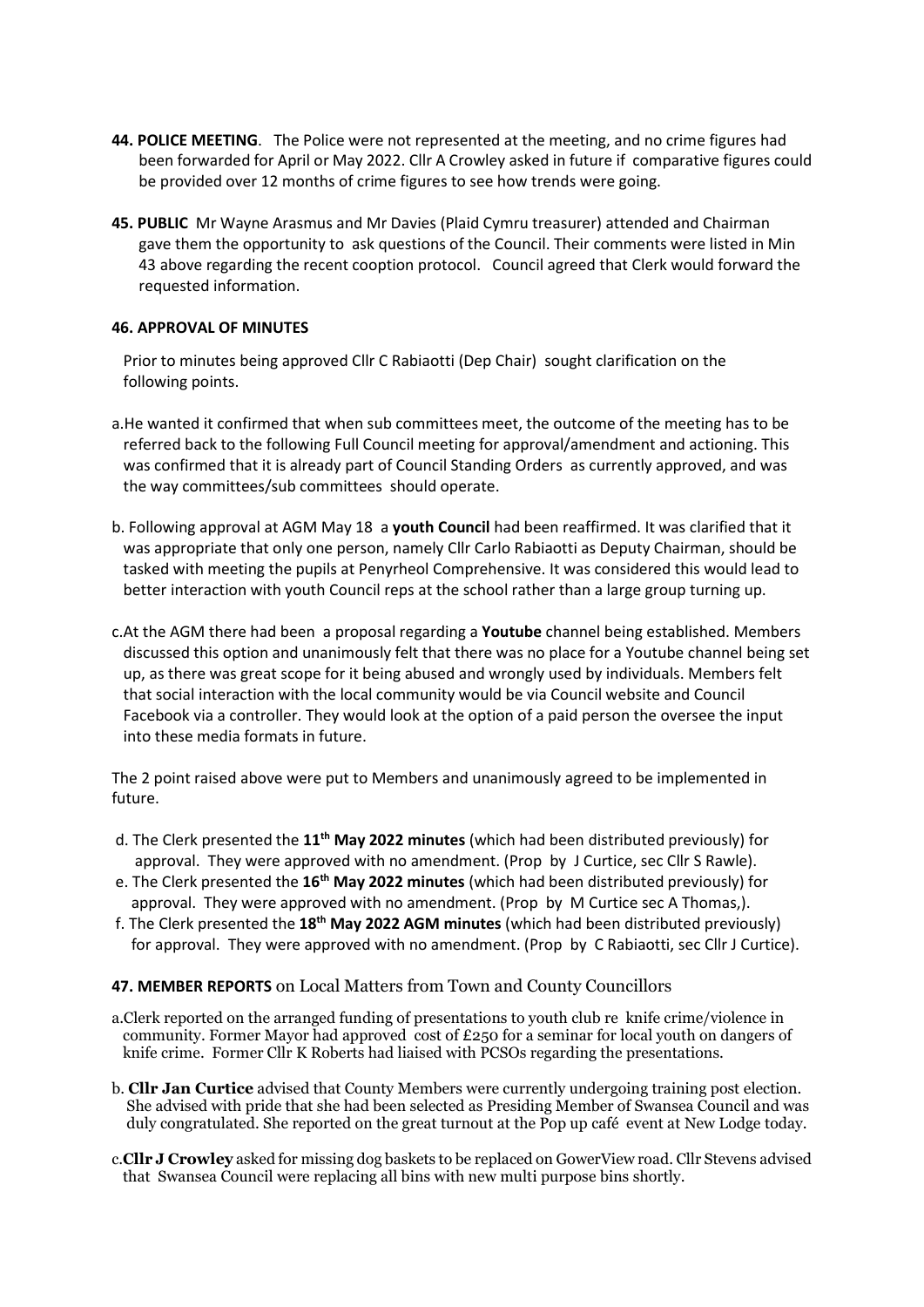d.Cllr Pam Morgan reported on the success of the Drop in Café in New Lodge and the number attending on Wednesday afternoons today had hit 80 from all age groups. Funding the group was discussed and whether a bank account was needed to make donations. Hire cost of venue was £25 each week

e. Cllr A Thomas, had updated Members on the Health walk every Thursday from Aldi at 1pm,returning to the Mardy for Coffee at the end. Approx 35 attended last week. He also commented on need for traffic wardens to scrutinise High street, especially near Wetherspoons roadside where parking on double yellow lines was common.

f.Cllr M Curtice commented that people were asking for benches to be placed along the cycle/footpath between Grovesend and Gowerton. Members agreed to fund the installation of new benches in conjunction with County Cllrs.

He advised that the Remembrance Parade was now back on subject to C/Cllrs contributing to any road closure costs..

g. Cllr Sue Rawle advised she had been requested to reintroduce the Family history workshops in the Library from September. She was also starting a feature on the shop widows in the High street for future exhibitions.

h. Cllr A Crowley advised he had been asked about speed humps on Gowerview rd again.Cllr Stevens reported on recent vehicle surveys had shown average speed was 26mph on road. He advised of forthcoming speed surveys to be carried out on local streets by Highways dept.

AC advised that Mr Phil Rosser would be setting up foodbank for baby supplies shortly and may be seeking financial support from the Town Council.

Requests had been received for a defibrulator in the Retail Shopping park area.

i. Cllr Nicola Matthews noted the training being undertaken and advised she had been appointed with Cllr K Roberts as joint chairs of Climate change committee.

j. Cllr A Stevens noted he had been appointed as Cabinet Member for Environment and Infrastructure including roads /biodiversity/flowers etc and was the regional rep for waste issues. Members congratulated him on his promotion.

k.Cllr Ken Jones asked about the reintroduction of the community lunches held in St Catherines church hall. Cllrs would investigate with the church on future options for its reintroduction.

l. Cllr Marsha Phillips reported on complaint received from Mr Erasmus to the MPs office re election protocol. She also clarified that Ty Newydd was owned by The Town Council , and the MPs office on the top floor was a tenant.

Members asked for update on Alberts café in High street, and noted the SPAR had reopened. They asked for update on status of school in High street , and were advised the nursery site was to be sold by the County Council in due course.

## 48 CLERKS REPORTS

a).A request for financial assistance had been previously been received from the following. Members had agreed in Feb. meeting that the grant allocation would remain in place and be distributed to worthy causes through out the year as the Covid pandemic eased. The following grants had previously been approved;

 Parc y Werin Bowls club towards grounds maintenance, £500 grant approved October meeting Parc y Werin committee for bench. £650 grant for picnic bench approved Oct meeting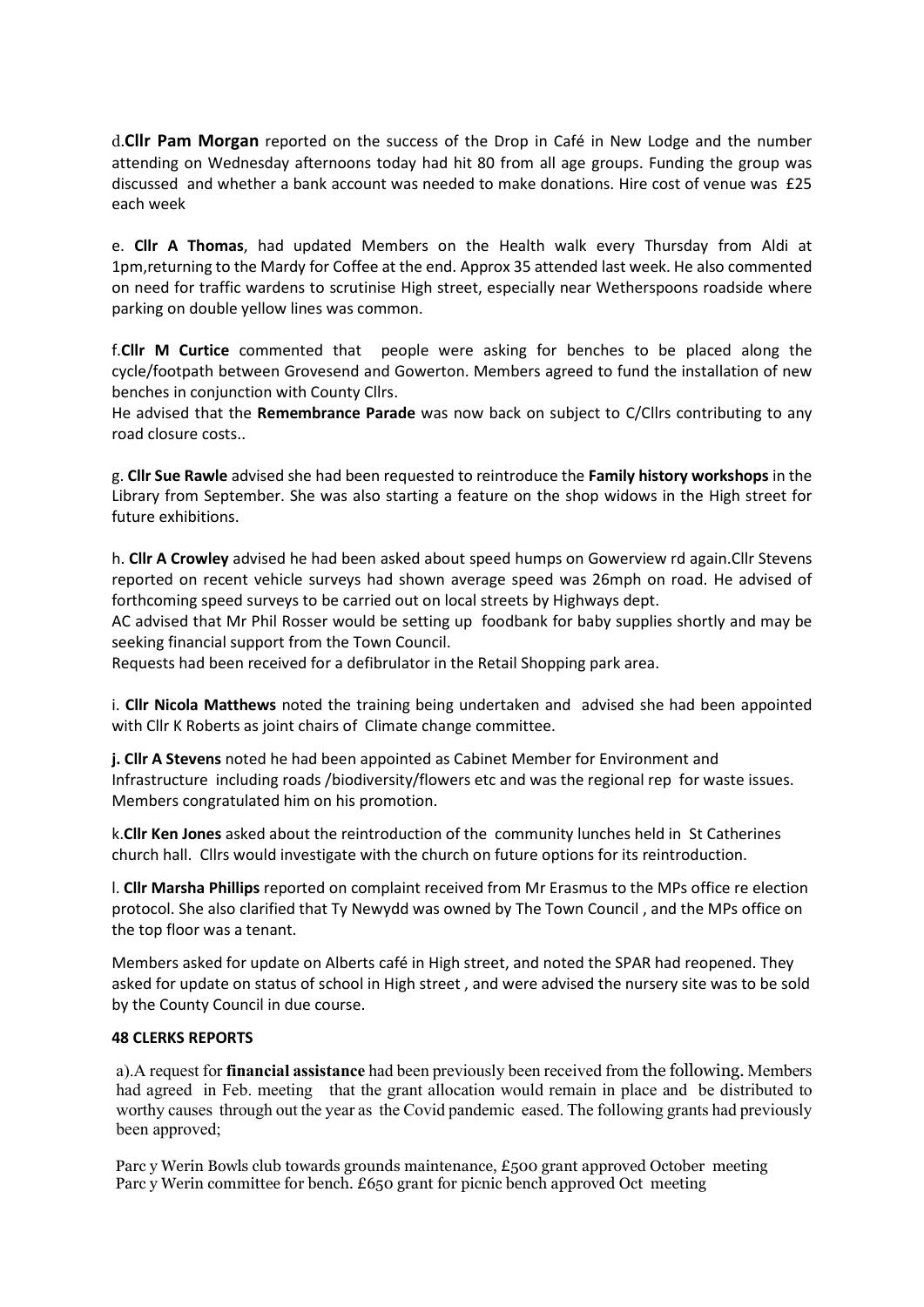Cllr Andrew Stevens Decky Memorial run. £200

Cllr Joe Clayfield local cystic Fybrosis bike ride . £200 .

One Heart drummers, £200 Moving Forward Group, £250

Penyrheol amateur boxing club.£300 Eynon street allotments £300

Llwchwr Art group £300 Vision impaired west glamorgan(Gorseinon) £150

Childrens Wales Air Ambulance £250 towards the local Dafen branch of Air Ambulance

 St Catherines church defibrulator crowdfunding. Agreed to help with full amount if needed. Defibrulator for Bryngwyn estate had been requested but noted that a new one had recently Been installed on the green within the estate.

 New requests received for May/June 2022 included the following, - financial year 2022/23 Explorer scouts 25th World scout jamboree Korea 2023 - to be attended by 3 local scouts Gorseinon AFC

 Mr Hugh Quick over 60s cricket world cup Australia Sept 2022. £250 approved. Clerk reported a thank you letter had been received from Mr Quick who promised to give a presentation to Council following the trip.

Jubilee party at Llys Werin. £100 approved

Parc Y Werin bowls club. £350 approved

( Cllr Marsha Phillips had declared an interest and did not participate in discussion/vote)

 b) Queens jubilee 2022. Members had received 2000 ballpoint pens suitably inscribed from Insignia plus drinks canisters and crayon packs for infants, for presentation to local schools which had now been delivered to Clerk. Instead of beacons being lit, illuminating the community centre 9pm Thur June 2nd for Jubilee commemorations had been proposed. Clerk advised Welsh Govt were to present commemorative books to all school children in Wales.

 All 3 local schools had been contacted and arrangements were being made for the presentations to be made to pupils by the Town Mayor.

- c) Update on extension of cycletrack to Pontarddulais given with work well under way. Following requests to Mayor for benches, Members had agreed to fund some benches between Grovesend and Gowerton along the path. Siting and numbers were to be finalised initially.
- d) Clerk reported on discussions from Cllr Wendy Fitzgerald with CCS re the new cycle route being funded and planned from Penllergaer to the Cockleshell roundabout Gorseinon. Public meetings had taken place in Penllergaer regarding the adverse impact upon local residents but it appeared the initiative which was Welsh Govt. funded was to go ahead this year.
- e) Members discussed the Summer planting programme submitted from Swansea Council and agreed to contribute to the 2022 sites for wild flower planting. Some reservations were raised about the wild flowers but following a meeting with Swansea Council staff/ Clerk/ Cllr Pam Morgan it was agreed the new sites and flower mixes were to be planted to create maximum impact. Preparatory work was underway on site by CCS.
- f) Ty Newydd business rates  $2022/23$ . 50% business rate relief had been successfully applied following submission by the Clerk.
- g) License agreements had been signed with CCS for tree installation on green off Gower view rd.
- h) Updated website had now gone live from May 2022. www.gorseinontowncouncil.gov.uk

 Cllr Stevens had been in touch with Vision ICT re costings and had recommended members be allocated specific dedicated email addresses and that the licencing of the site be purchased. Council agreed to request dedicated website addresses for all members and SLL certificate.

## 49. REPORTS FROM OUTSIDE BODIES.

- a) Meeting with Llwchwr ATC squadron on Monday May 9 to discuss parade through town following Freedom of Town awarded to the squadron in February. Parade arrangements had been made for 18 June 2022, to include official salute outside War Memorial in West street and Buffet for cadets at New
- b) Meeting  $6<sup>th</sup>$  June 10.30 with Llwchwr 360 squadron ATC re parade arrangements for 18 June 2022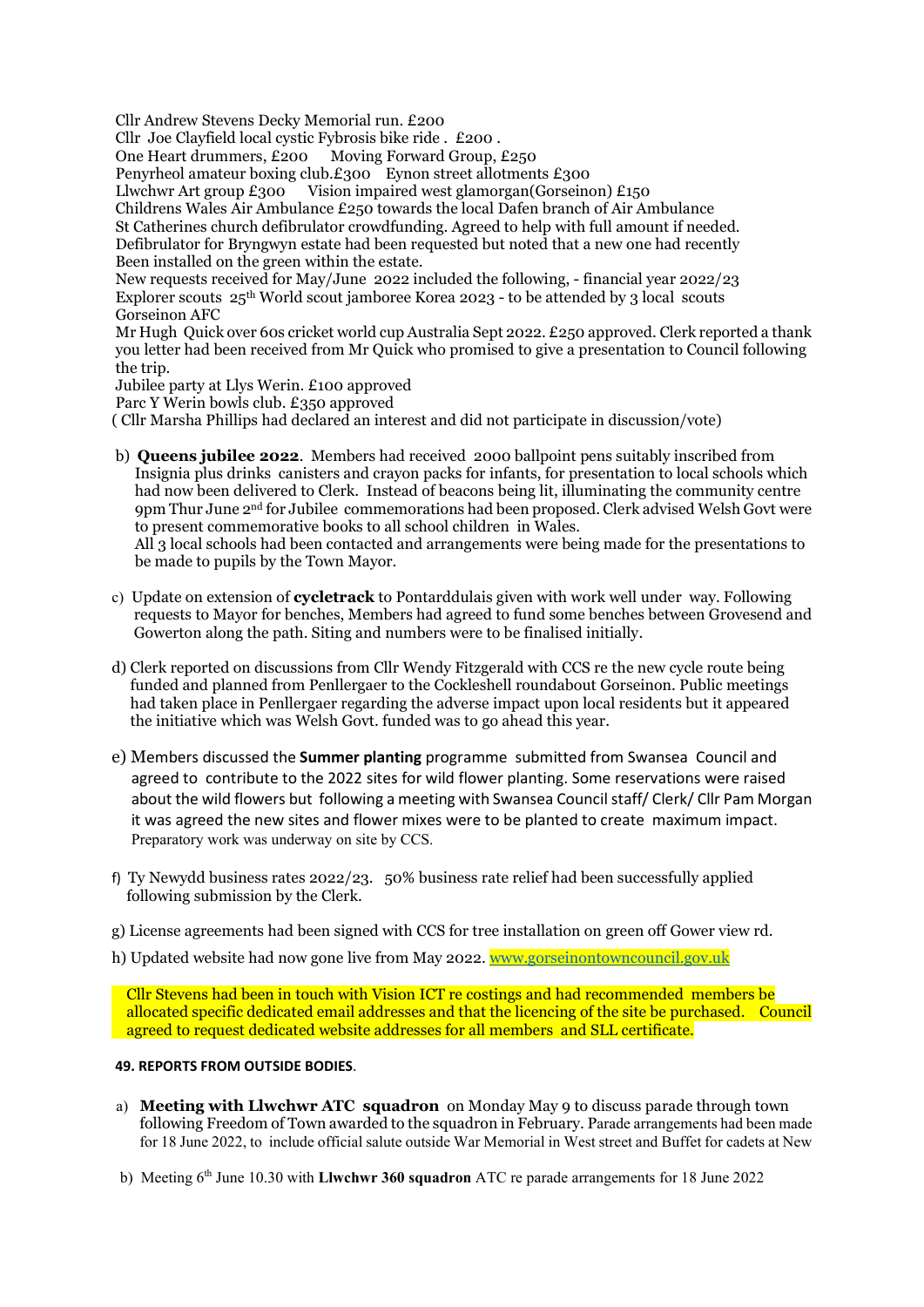Lodge afterwards. Dignitaries to meet at Ty Newydd centre initially at 11.30am for salute at 12.00 . Ways to advertise the event were discussed.

c) One Voice Wales area meeting Mon April 25 ( minutes were enclosed and duly Noted.)

#### 50.CORRESPONDENCE;

a. Clerk gave an update on the POBL development at Gwynfaen site Gower View rd. Public consultation was currently being undertaken on future use of the Hub facilitry in the centre of development and that it would be used for . Comments from Public were invited.

#### 51.ACCOUNTS

- a. Committee received the Income / Receipts summary statement from the Clerk and considered and approved the payment of the following outstanding cheques for the ACCOUNTS dated  $1<sup>st</sup>$  June 2022 (proposed J Curtice seconded P Morgan ). After the meeting the cheques were signed by 2 authorised signatures having examined all relevant receipts. Clerk advised members on current Council spend against programmed targets.
- b. Clerk reported the submission of the 2021/22 accounts to the Accountants for scrutiny. Members had accepted the end of year statements for submission. Auditing solutions were to carry out internal audit during June 2022.

#### 52.PLANNING MATTERS.(MEETING JUNE 1 2022)

 To consider and make recommendations on the following planning applications received from Swansea City and County Council as the Local Planning Authority; .

- a. No Objections were raised to the following applications;
	- 2022/0950 Discharge cond 3 (Env management plan) Change Use to car sales lot, Ex Cross Eng. site Gorseinon rd
	- 2022/1189 Discharge cond 5 (Env mngt)13(site waste)15 (ext lighting)21 (vis splays) Pobl housing site off Pencefnarda Farm Penyrheol (Cllr A Stevens declared an interest and did not participate)
- b. **Objections** were raised to the following applications.

 2022/1173 Removal original 2008/2225 cond re delivery hours, Aldi store Millers Drive, Gorseinon Members felt the removal of restricted hours delivery could have an adverse impact upon the residents of surrounding residential streets nearby the store, if deliveries were occurring through the night..

c. Notification of APPROVALS by Local Planning Authority. For information- Noted

 2022/0950 Discharge cond 3 (Env management plan) Change Use to car sales lot, Ex Cross Eng. site Gorseinon rd

- 2022/1189 Discharge cond 5 (Env mngt)13(site waste)15 (ext lighting)21 (vis splays) Pobl housing site off Pencefnarda arm Penyrheol
- 2022/1173 Removal original 2008/2225 cond re delivery hours, Aldi store Millers Drive, Gorseinon
- d. Notification of REFUSALS by Local Planning Authority. None received in May
- e. Notification of Appeals by Local Planning Authority; None received in May

f. Enforcement matters. None raised